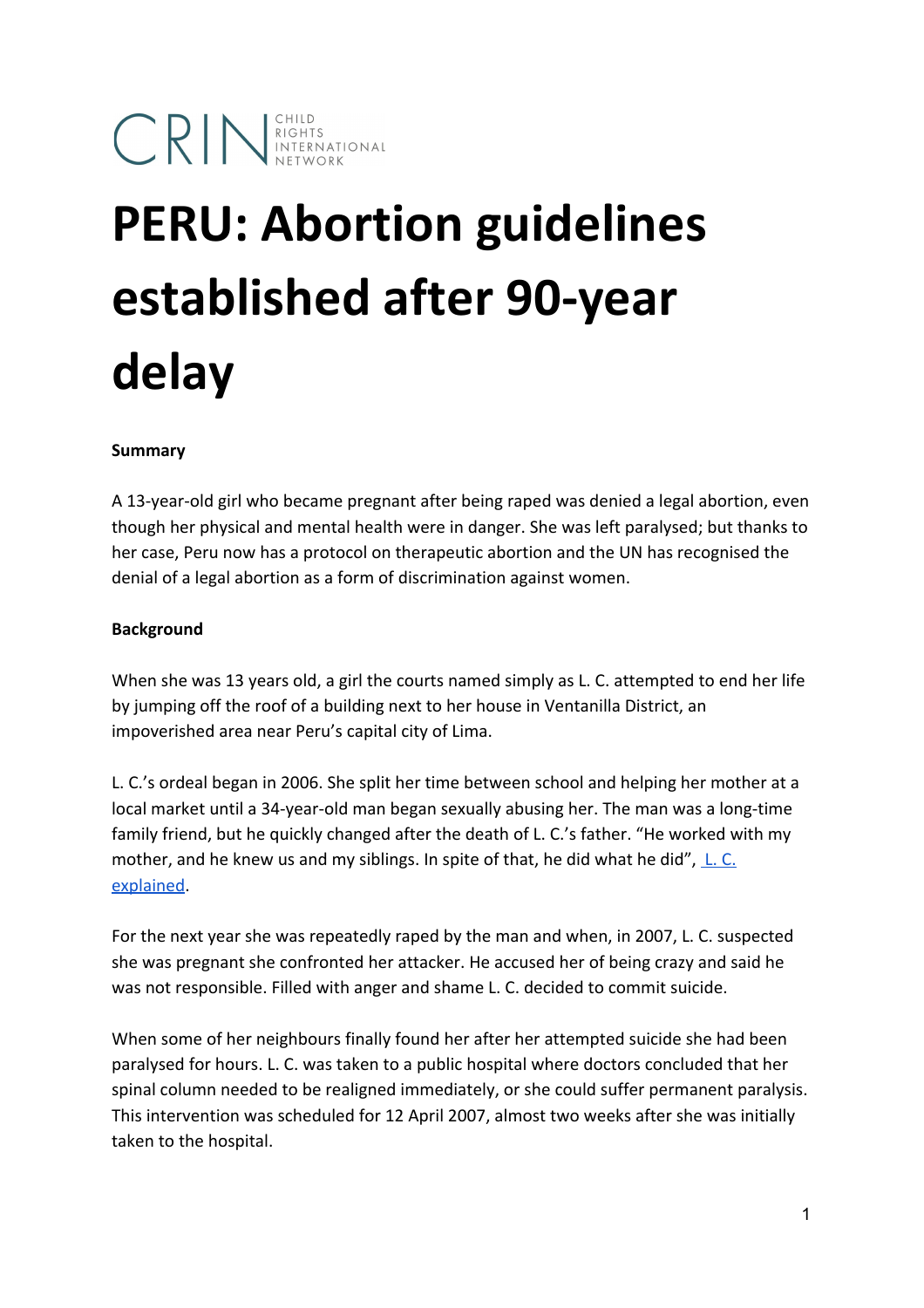One day before the surgery, during the medical examination, the doctors confirmed L. C. was pregnant. Arguing that abortion in cases of pregnancy resulting from sexual abuse were illegal, the doctors refused to operate on her and suggested that they would wait until she gave birth.

On the day of the surgery, L. C.'s mother was informed that it had been postponed because of the girl's pregnancy. Six days later, after a consultation with L. C., she requested the hospital to carry out a therapeutic abortion. Under Article 119 of the Peruvian Penal Code, an abortion can be performed legally in cases where the pregnant woman's health and life are at risk – commonly known as therapeutic abortion.

Furthermore, she was diagnosed with moderate anxiety-depression syndrome, for which she was given no treatment as the medicine recommended could not be taken during a pregnancy. As L. C.'s pregnancy was clearly endangering her life, her physical and psychological health, a therapeutic abortion was both legal and justified.

A month and a half after L. C. submitted the request for an abortion, but the medical board of the hospital denied her the procedure, saying that her life was not in danger, without mentioning the danger to her mental health. When L. C. was 17 weeks pregnant, she miscarried spontaneously.

Three weeks later, and almost three and a half months after it had been decided that spinal surgery was necessary, she was operated on for her injuries. After 20 more days in hospital, she was discharged and a report noted that she would need immediate intensive physical and psychological therapy. This therapy began four months later, when it was too late for her to recover.

As a result of the delays in her treatment L.C. is now paralysed from the neck down and has regained only partial movement in her hands. She depends on a wheelchair to get around and on the people around her to help her meet her needs. She has a catheter which must be changed five times a day under sterile conditions, which prevents her from attending school.

#### **Social and legal context**

Peru has one of the highest rates of sexual violence in South America, with [more](http://www.usip.org/sites/default/files/SR310.pdf) than 68,000 [reported](http://www.usip.org/sites/default/files/SR310.pdf) rapes between 2002 and 2012. Despite the high rates of sexual abuse, Peru has banned the free distribution of emergency [contraception](http://www.theguardian.com/world/2015/may/27/peru-bill-to-abortions-pregnant-rape) in the public healthcare system and adolescents often lack access to reproductive health information and services, resulting in high rates of unplanned pregnancies, including pregnancy as a result of rape.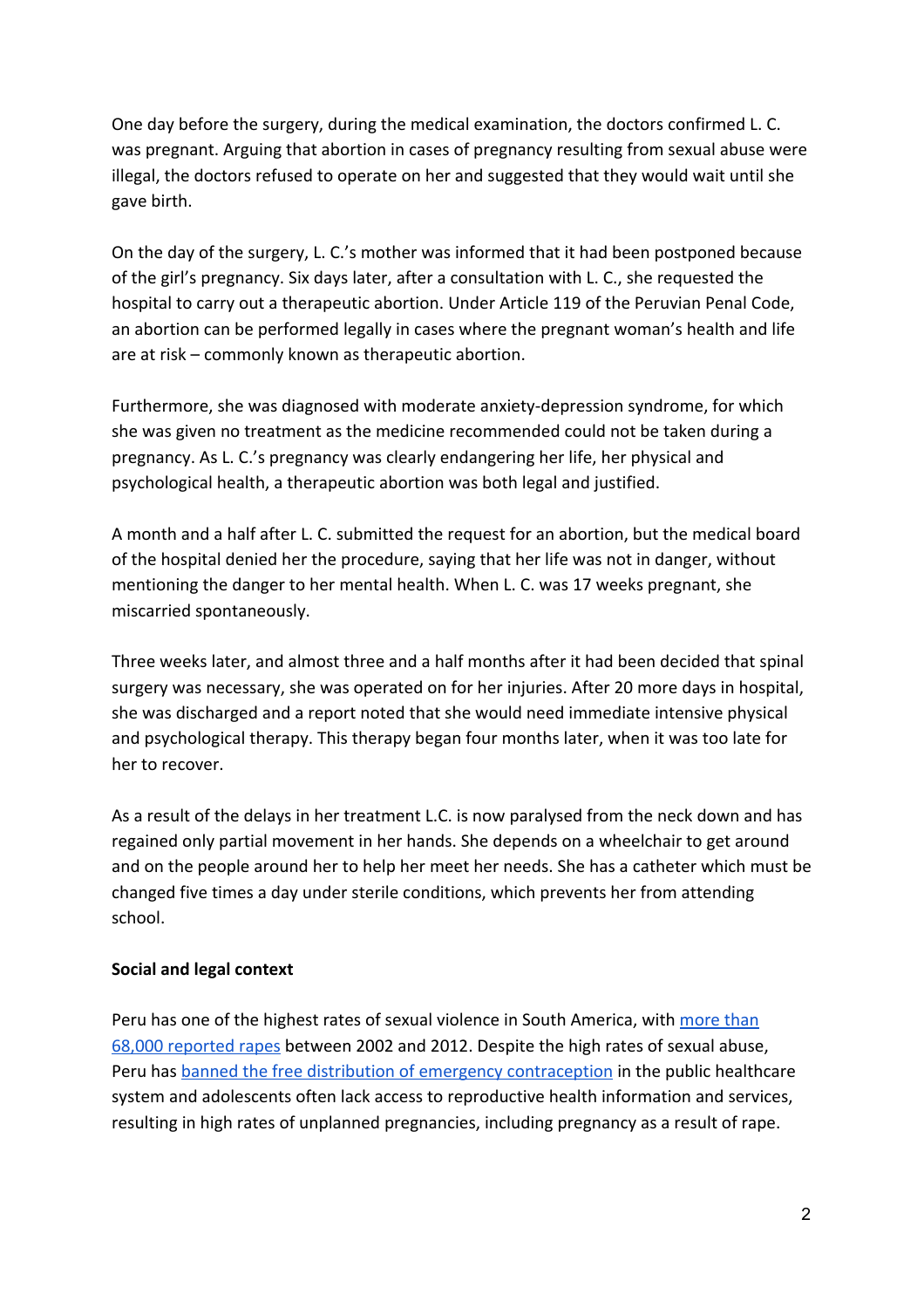According to Catalina Martínez Coral, Regional Director for Latin America and the Caribbean at the Center for Reproductive Rights (CRR), 34 per cent of victims aged between 10 and 19 years old become pregnant as a result of this abuse, with abortion still *[criminalised](http://perso.unifr.ch/derechopenal/assets/files/legislacion/l_20080616_75.pdf) by the* [Penal](http://perso.unifr.ch/derechopenal/assets/files/legislacion/l_20080616_75.pdf) Code even in cases of pregnancy resulting from rape. Without legal access to safe abortion services, these children must choose between backstreet abortions or the health risks that accompany adolescent pregnancy.

Coral explained that "effective access to sexual education and contraceptive methods, including emergency contraception, could serve as a unique tool to reduce the adolescent pregnancy rates across the region."

"These strategies should go hand-in-hand with economic, social and rights empowerment plans that allow women to fully understand their role in society and the impact of their decisions throughout life, which will ultimately allow them to achieve gender equality."

#### **Getting the case to court**

The hospital's excessive delay in responding to her request for a therapeutic abortion is what made L. C. look for assistance from a reproductive rights group in Peru, the Center for the Promotion and Defence of Sexual and Reproductive Rights (PROMSEX).

Brenda Alvarez, Legal Advocacy Advisor at PROMSEX, explained that, based on experience from previous cases, a petition for *amparo* - an inexpensive way to protect rights which should be provided under the Constitution - to the Peruvian Constitutional Court would have taken a minimum of two months. Waiting another 60 days to obtain a court decision ordering the hospital to perform the abortion would have only worsened L. C.'s health, and would have had no effect on repairing the damage to her spine.

Thus, with no effective remedy available at the national level, PROMSEX decided to take the case to the United Nations Committee on Elimination of Discrimination against Women (CEDAW) in 2009 with the Center for Reproductive Rights (CRR), which previously achieved a [landmark](http://www.reproductiverights.org/sites/crr.civicactions.net/files/documents/KL%20HRC%20final%20decision.pdf) victory on behalf of K. L., another victim of Peru's restrictive abortion laws.

K. L., a 17-year-old, was pregnant with an [anencephalic](http://www.cdc.gov/ncbddd/birthdefects/anencephaly.html) foetus, meaning the child was expected to die a few hours or days after birth. Her doctors refused her a therapeutic abortion, and K. L. was forced to deliver and breastfeed the child for the four days the baby survived. The complaint brought to the UN Human Rights Committee alleged that K.L.'s pregnancy endangered her physical and psychological health and claimed that forcing her to bear the child was a violation of international standards prohibiting violence against women. The Committee's final decision was the first time an international human rights body held a government accountable for failing to ensure access to legal abortion services.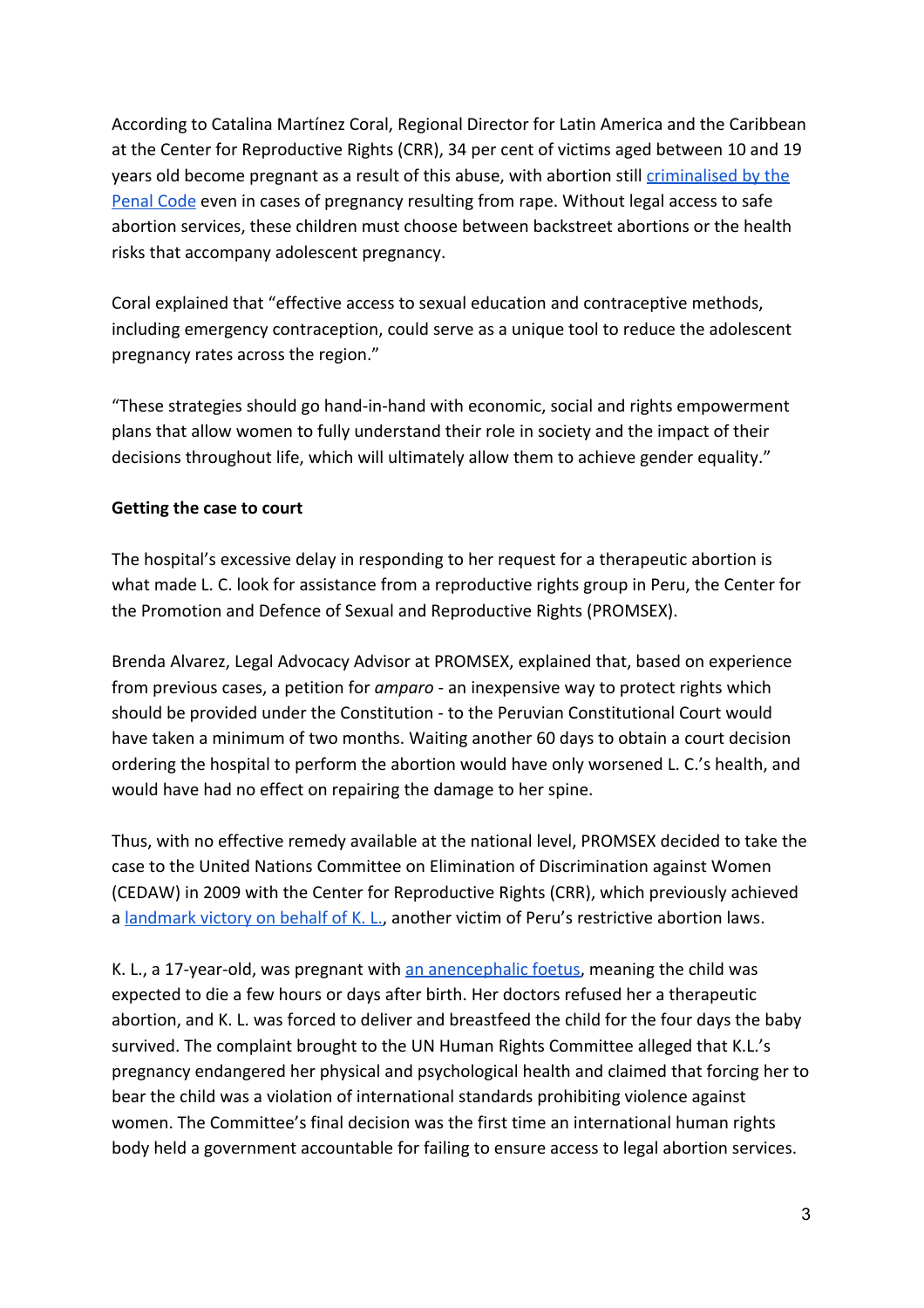This successful complaint is what motivated PROMSEX to work with CRR and bring L. C.'s case to the United Nations. Alvarez explained: "We took the case not only to protect the integrity of L. C., but also to show the barriers that women and girls have to face when their lives or health are at risk as a consequence of a pregnancy."

The complaint challenged the Peruvian government's failure to establish a set of guidelines and implement measures to guarantee women and girls' access to essential reproductive health services in a timely manner, particularly to legal therapeutic abortion, as was requested by the UN Human Rights Committee in its final decision in K. L.'s case.

L. C.'s complaint stated that her doctors' refusal to end the pregnancy violated her right to health, dignity and freedom from discrimination in accessing sexual and reproductive health services. All these rights are included in the [Convention](http://www.ohchr.org/Documents/ProfessionalInterest/cedaw.pdf) on the Elimination of All Forms of [Discrimination](http://www.ohchr.org/Documents/ProfessionalInterest/cedaw.pdf) against Women, ratified by Peru in 1982, as well as in the [General](http://www.un.org/womenwatch/daw/cedaw/recommendations/recomm.htm#recom24) [Recommendation](http://www.un.org/womenwatch/daw/cedaw/recommendations/recomm.htm#recom24) No. 24, a text which includes CEDAW's instructions to States for improving women's rights and access to health.

L. C. also claimed that forcing her to continue the pregnancy constituted cruel and inhuman treatment and so was a violation of her right to physical, psychological and moral integrity. Furthermore, healthcare professionals did not provide the appropriate care required due to her status as an adolescent female, or take into account her limited economic resources.

Her complaint emphasised that compensation alone was not enough, adding that further preventative measures needed to be taken to stop similar cases occurring in the future.

### **Outcome**

On 17 October 2011, CEDAW [condemned](http://www.reproductiverights.org/sites/crr.civicactions.net/files/documents/CEDAW-C-50-D-22-2009%20English%20%28clean%20copy%29.pdf) Peru for violating L. C.'s human rights. The Committee concluded that Peru was responsible for not facilitating L. C.'s access to justice, for basing a decision on stereotypes around women's 'duty' to bear children when doctors prioritised the life of the foetus over her's, and for not providing equal access to health services when she was denied access to a lawful abortion.

The Committee added that although the medical board of the hospital considered that L. C.'s life was not in danger, it failed to consider the damage to her health, including her mental health, a right to which is protected under the Peruvian Constitution and through Peru's [General](http://www.wipo.int/edocs/lexdocs/laws/es/pe/pe060es.pdf) Law of Health (Law No. 26842).

Based on these findings, CEDAW recommended that Peru provides L. C. reparations, including adequate compensation for material and moral damages and money for her rehabilitation. It also urged Peru to amend its law and establish a mechanism for effective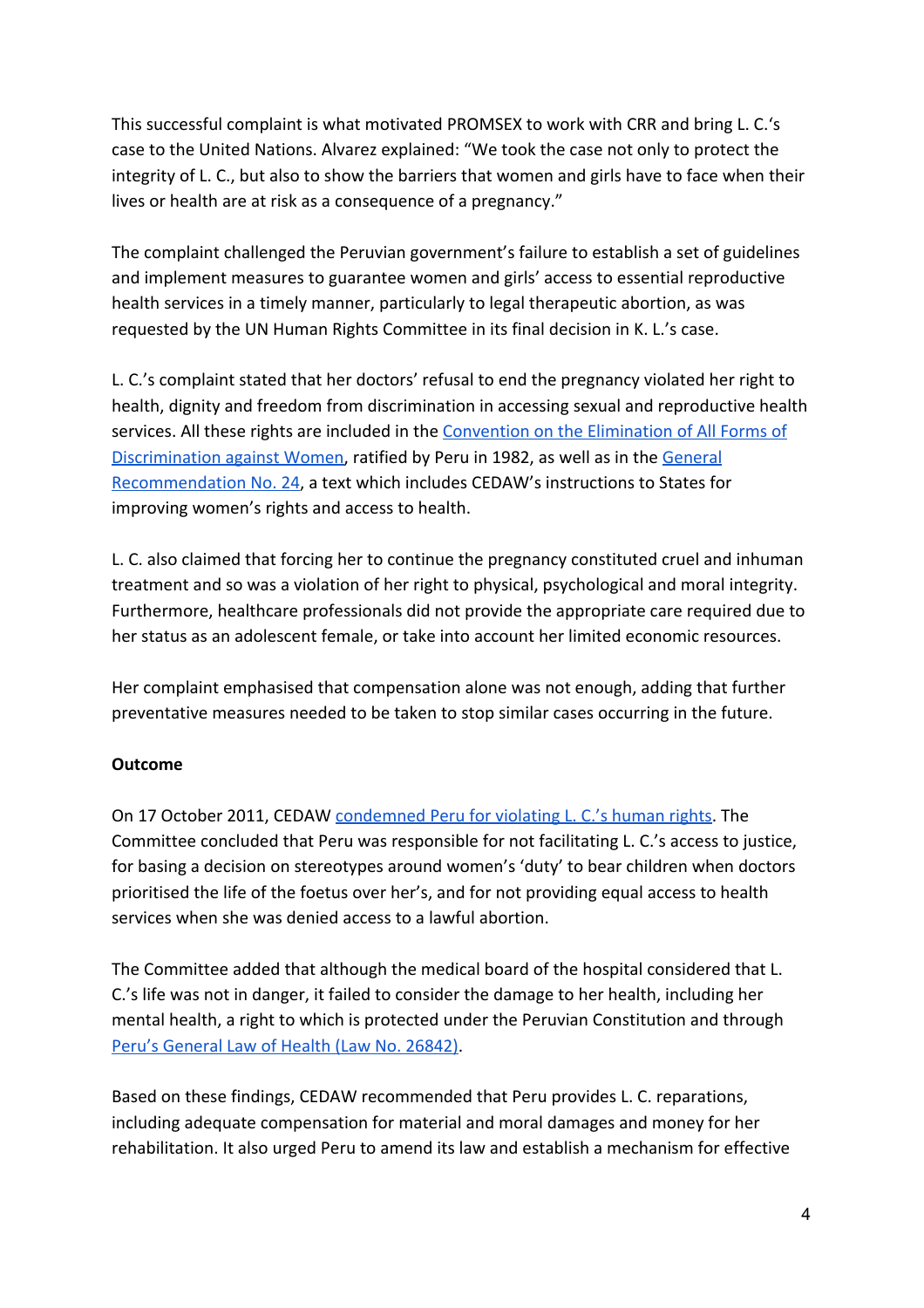access to therapeutic abortion under conditions that protect women's physical and mental health.

Furthermore, the Committee asked Peru to ensure that adequate education and training programmes on reproductive rights were provided to all health professionals in all healthcare facilities across the country, adding that the State should establish guidelines to ensure health services are available and accessible in public facilities.

Finally, Peru was asked to decriminalise abortion when the pregnancy was a result of rape or sexual abuse, making this the first decision by a UN committee demanding that a country protects women's rights by changing its abortion laws and also the first time the UN identified the denial of legal abortion as a form of discrimination against women.

#### **Impact**

As a result of the UN Human Rights Committee's decision in K. L.'s case and CEDAW's recommendations in L. C.'s, Peru adopted a set of guidelines on [therapeutic](http://www.reproductiverights.org/press-room/Peru-Takes-Critical-Step-To-Implement-Historic-United-Nations-Ruling) abortion in 2014 to regulate and facilitate access to this procedure - 90 years after therapeutic abortion was first legally recognised in Peru's 1924 Penal Code.

According to CEDAW's recommendations, the guidelines ought to protect both women's physical and mental health, but the current guidelines only mention [women's](http://cde.peru21.pe/doc/0/0/2/2/4/224039.pdf) health in [general](http://cde.peru21.pe/doc/0/0/2/2/4/224039.pdf) terms. In addition, none of the medical conditions included as possible situations where a therapeutic abortion could be performed are related to mental health.

The guidelines help hospitals to consider the rights and needs of women and girls [case](https://www.hrw.org/news/2014/07/01/dispatches-new-abortion-rules-peru) by case, but lack crucial [details.](https://www.hrw.org/news/2014/07/01/dispatches-new-abortion-rules-peru) For instance, cases where a girl or woman might become suicidal or suffer serious mental health problems as a result of carrying an unwanted pregnancy to term are not addressed, even though these may constitute a threat to their life.

Despite the establishment of the guidelines both CRR and PROMSEX reported that they continue to receive cases similar to L. C. and K. L.

"The implementation of the protocol and the measurement of its impact is being difficult, mainly because previous to its establishment, abortions were not registered correctly", explained Alvarez, "Also, doctors continue to face social pressure, especially from the Catholic church, and some of them still think that practicing a therapeutic abortion is illegal".

Despite this, the CRR believes that the decision has helped to begin addressing the stereotypical view of women's reproductive health common in Peru, in which the rights of a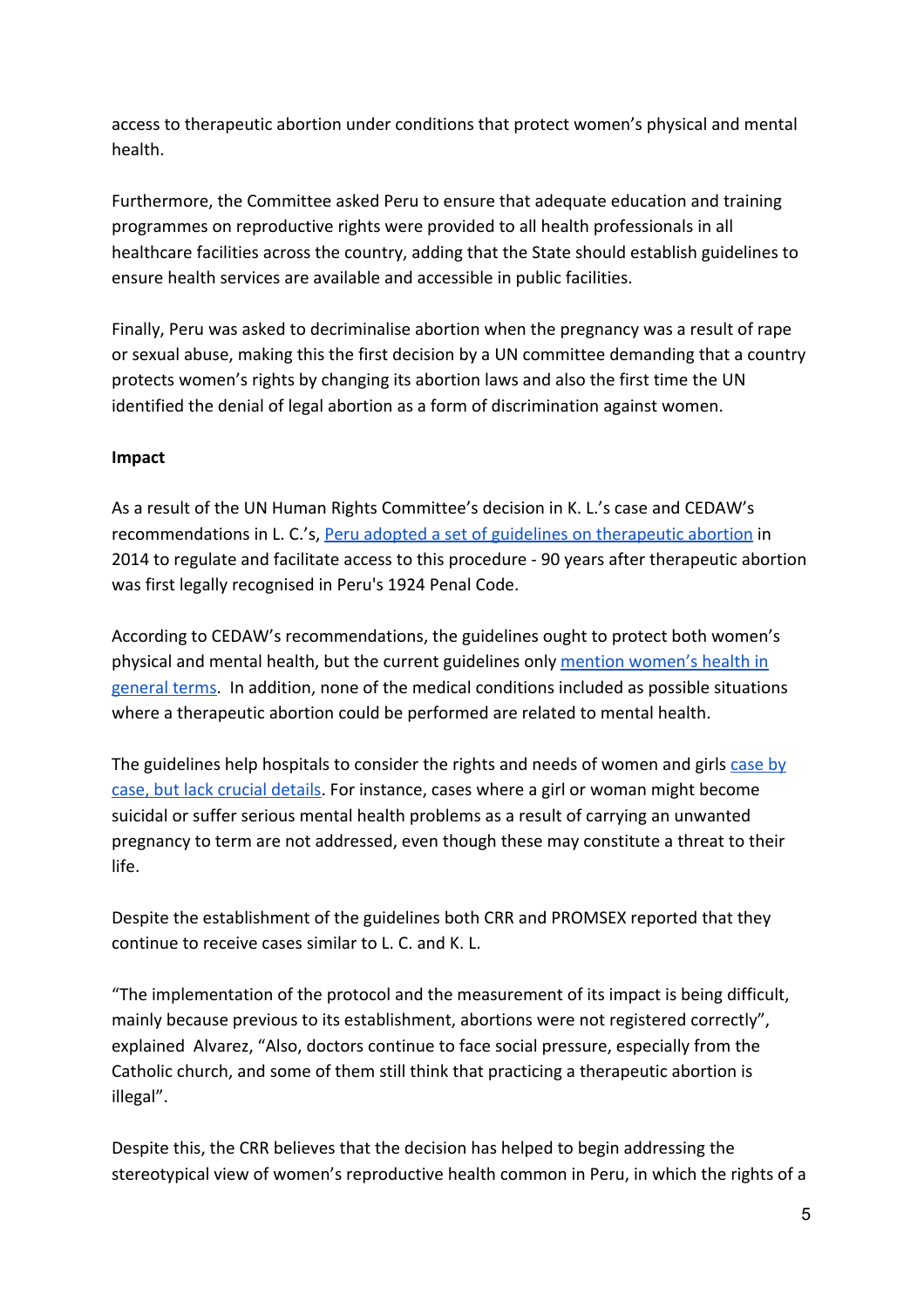foetus are given more weight than the rights of the mother, while also demonstrating how vital access to reproductive services can be for young girls.

Alvarez added: "This case is very significant because it shows how girls could also be victims of this kind of rights violation. Sometimes we don't imagine that girls can be in this situation and that for them [it] is very important to have access to abortion services because their lives or health could be in danger."

"Thanks to this case, the right to abortion for girls and adolescents is more visible, and the essential component of mental health in the interpretation of therapeutic abortion is recognised", she added.

In an [interview](http://www.promsex.org/index.php?option=com_k2&view=item&id=2428:ollanta-humala-ya-son-7-anos-cumplan-con-mi-reparacion&Itemid=696) L. C. also welcomed the guidelines, saying: "This brings me great joy, since thanks to me and other women who denounced the Peruvian State before CEDAW at the United Nations, we have ensured that other people that go through this, God forbid, will be able to access therapeutic abortion, a procedure that can save the life of the woman."

L. C.'s case has set a precedent not only in Peru, but around the world. The decision has been extensively cited by other UN committees, as well as high-level domestic courts across Latin America and Africa.

The Inter-American Court on Human Rights has since [ruled](http://www.crin.org/en/node/42441) that Costa Rica's absolute ban on IVF is discriminatory because it gives absolute prevalence to the protection of fertilised eggs without considering the rights of other persons, in the same way that the foetus was given priority over L.C.'s health.

Also based on the CEDAW decision in L.C.'s case, Argentina's Supreme Court has [ruled](http://www.reproductiverights.org/press-room/argentina-decriminalizes-abortion-in-all-cases-of-rape) that abortion is legal following all cases of sexual abuse, and in [Chile](http://www.buenosairesherald.com/article/210913/chile-lower-house-oks-limited-abortion-bill-) a bill on the decriminalisation of abortions in some situations has been passed this month.

#### **The situation after CEDAW's decision**

L. C. continues to experience severe discrimination in other aspects of her life, including restricted access to health facilities, educational programmes and employment because of her paralysis. L.C. and her mother have received monetary compensation from the government, but L. C.'s mother cannot work because her daughter requires constant care. The medicines and equipment she needs place a heavy burden on the family's finances, which in turn led L. C.'s brothers to leave school to support the family through work.

In its most recent review of Peru's [implementation](http://tbinternet.ohchr.org/_layouts/treatybodyexternal/Download.aspx?symbolno=CRC%2fC%2fPER%2fCO%2f4-5&Lang=en) of the Convention on the Rights of the [Child](http://tbinternet.ohchr.org/_layouts/treatybodyexternal/Download.aspx?symbolno=CRC%2fC%2fPER%2fCO%2f4-5&Lang=en) the UN Committee on the Rights of the Child noted the problems with sexual and reproductive health still prevalent in Peru and recommended the State to improve